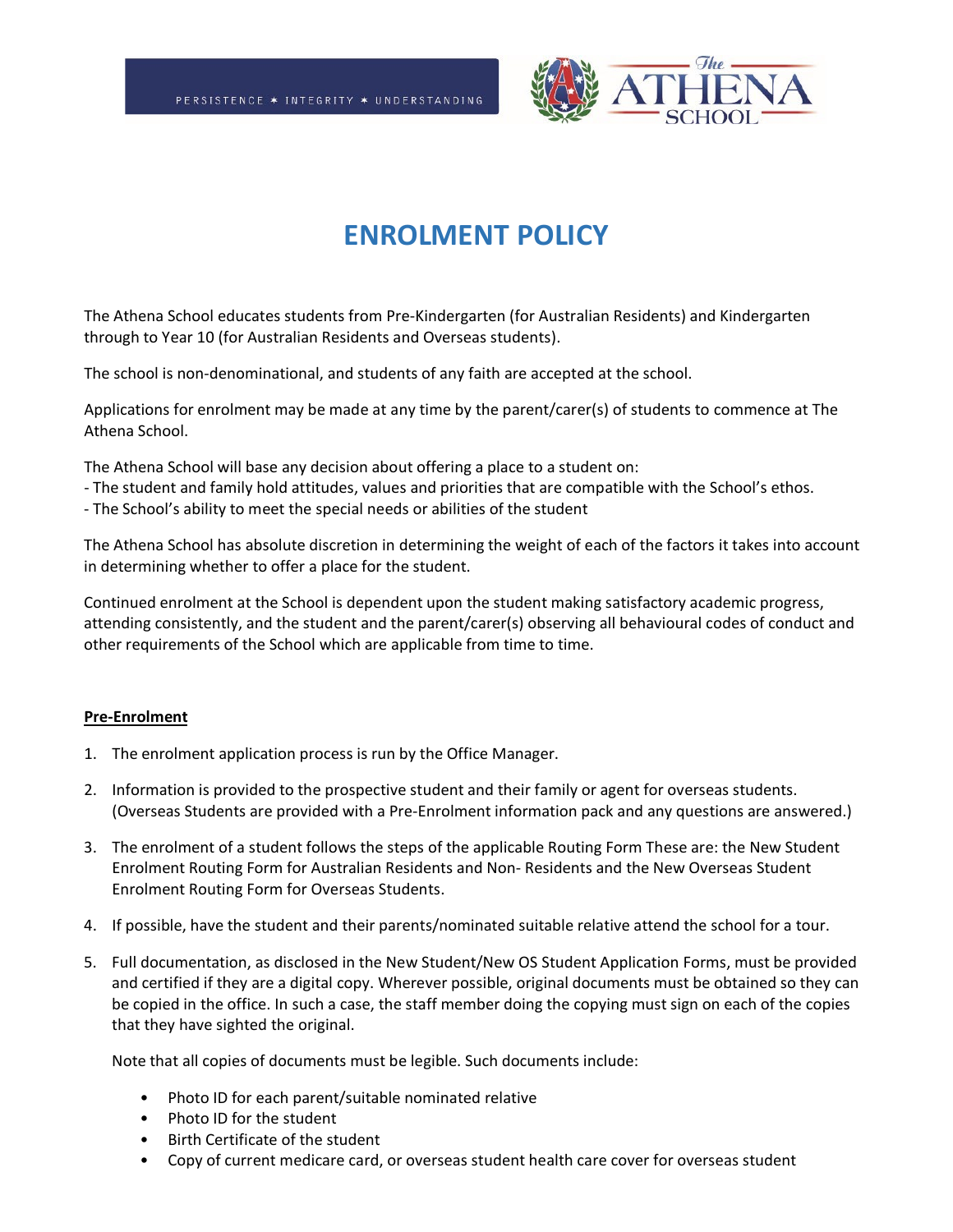- Family law or other court orders where relevant
- Immunisation history or a letter of objection
- Passport and travel documents (including visa) for any non-resident student.
- Students NAPLAN results (Australian citizens only)
- Academic transcripts from previous schools
- 6. The student must have a fully filled out and signed application form. For overseas students, they must also have signed their Letter of Offer.
- 7. For non-resident students: Ascertain that the student has the correct visa to be studying in Australia, or that they are making an application from offshore to have a student visa. **Note:** Most non-resident students are only permitted to study for a maximum of 3 months during their entire visa period.
- 8. For non-resident students: Ensure that the student will be staying in Australia with a parent or nominated suitable relative. Students staying with guardians, and who require the school to assume responsibility for their welfare will not be accepted.
	- A student staying with a nominated suitable relative must have the OS student Parent approval for student to stay with nominated suitable relative form fully filled out and signed by both parents where possible.

#### **Enrolment**

- 9. All applicants attend an interview process and their responses are considered regarding their willingness to support the school's ethos. (Overseas students applying from offshore are not able to be interviewed until they arrive as per routing form.)
- 10. All applicants attend an academic assessment so that the school can ensure that the student qualifies for a position. This includes such things as sufficient English language ability (for overseas students). The assessment will also assist Quality Assurance to make an individual program for them.
	- Overseas Students are required to have sufficient English language ability for the course they are applying to enter.
	- Kindy to Year 4: No English language requirement.
	- Years 5-6: IELTS level 4 or equivalent.
	- Years 7-10: IELTS level 5 or equivalent.
- 11. Identify any strategies which need to be put into place either by the applicant or the school to accommodate the applicant before a decision regarding the enrolment is made.
- 12. Inform the applicant of the outcome whether they have been accepted or not.
- 13. For overseas students: Final approval of enrolment is dependent on them paying the fees laid out in their Letter of Offer. These fees are:
	- 1 term's fees
	- Application Fee
	- Enrolment Fee
	- Security Deposit
	- Note: The school does not accept payment of more than one term's fees at a time.